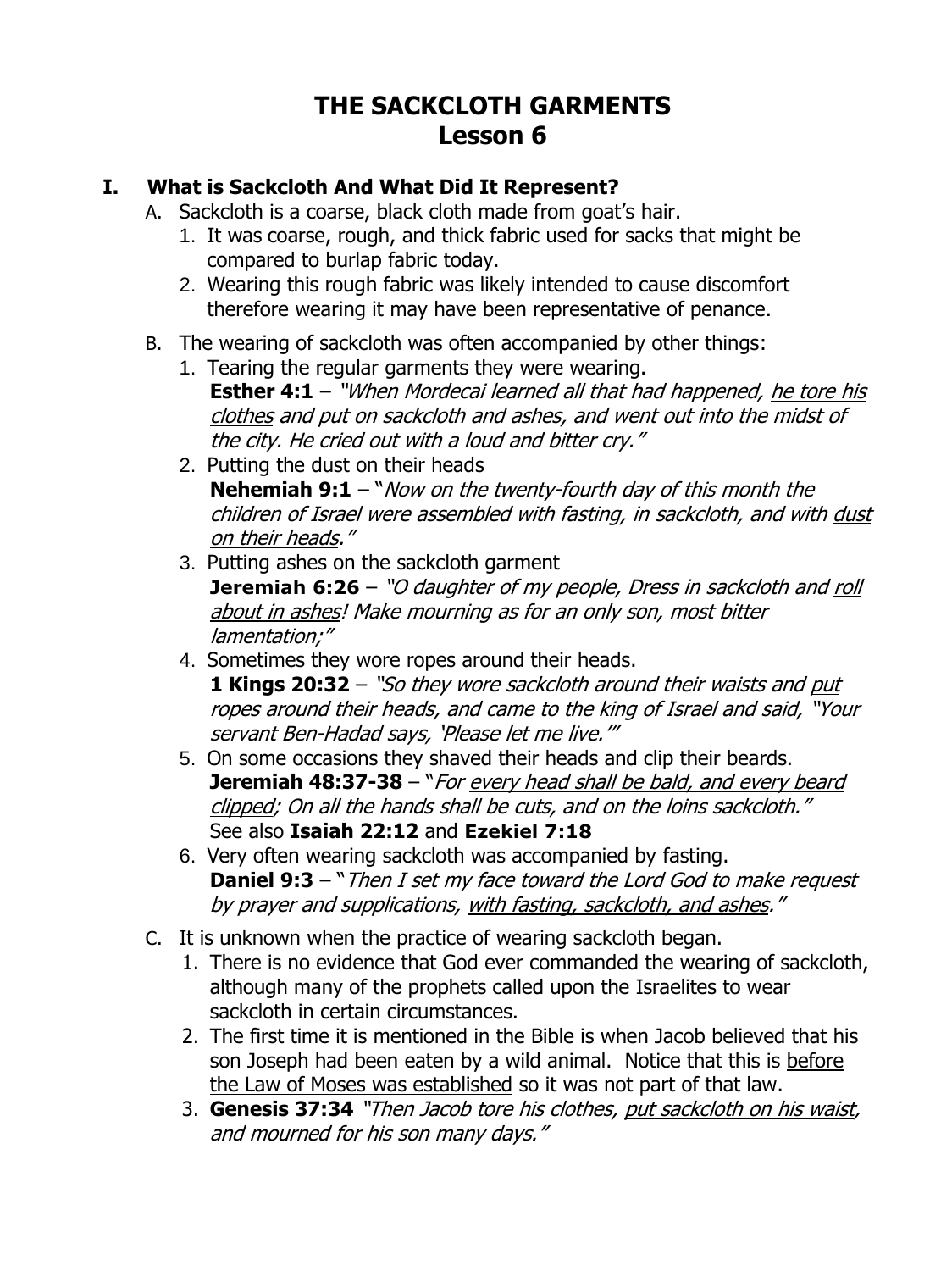#### **II. The Wearing Of Sackcloth Was Used When Circumstances Were Dire.** A. **When mourning the loss of loved ones or important officials**.

- 1. When Jacob was presented with the bloodstained coat he had made for his favorite son, Joseph, he put on sackcloth and mourned for many days. None of his sons could console him. (**Genesis 37:34**)
- *2.* **[2 Samuel 3:31](http://www.biblegateway.com/passage/?search=2%20Samuel+3:31&version=NKJV)** "Then David said to Joab and to all the people who were with him, "Tear your clothes, gird yourselves with sackcloth, and mourn for Abner."

### B. **When petitioning God for mercy**.

- 1. **I Chronicles 21** David orders Joab, his commander, to count the people of Israel.
- 2. Joab objected to this idea saying "However many there are, they are all your servants. Why do you want to be a cause of guilt to Israel?"
- 3. However, David overruled Joab so he counted the men old enough to carry a sword into battle - but he did not count the tribes of Levi or Benjamin because Joab thought David's command was "abominable".
- 4. Joab was right because God was displeased with this thing. (vs 7)
- 5. The Lord sent a prophet named Gad to David to give him the choice of three punishments for his sin.
	- a. Three years of famine in the land
	- b. Three months of defeat by his enemies
	- c. Three days of the sword of the Lord destroying throughout all of Israel.
- 6. David chose the destruction of the Lord because he knew that God was merciful.
	- a. David didn't want to be defeated by his enemies for three months because it could result Israel being taken captive by their enemies for a much longer time.
	- b. David also did not want the people of Israel tortured with famine for three years.
	- c. David chose to be placed in the hands of God for three days because David knew of God's great capacity for MERCY.
	- d. So God sent a plague on Israel and 70,000 men died in one day.
	- e. Then God sent an angel to destroy Jerusalem.
		- As the angel was destroying the city, the Lord looked at the destruction and relented of the disaster.
		- God was merciful and commanded the Angel to halt the destruction.
		- David was right to trust in the mercy of God.
	- f. David saw that the angel was standing between earth and heaven and his sword was stretched out to destroy Jerusalem.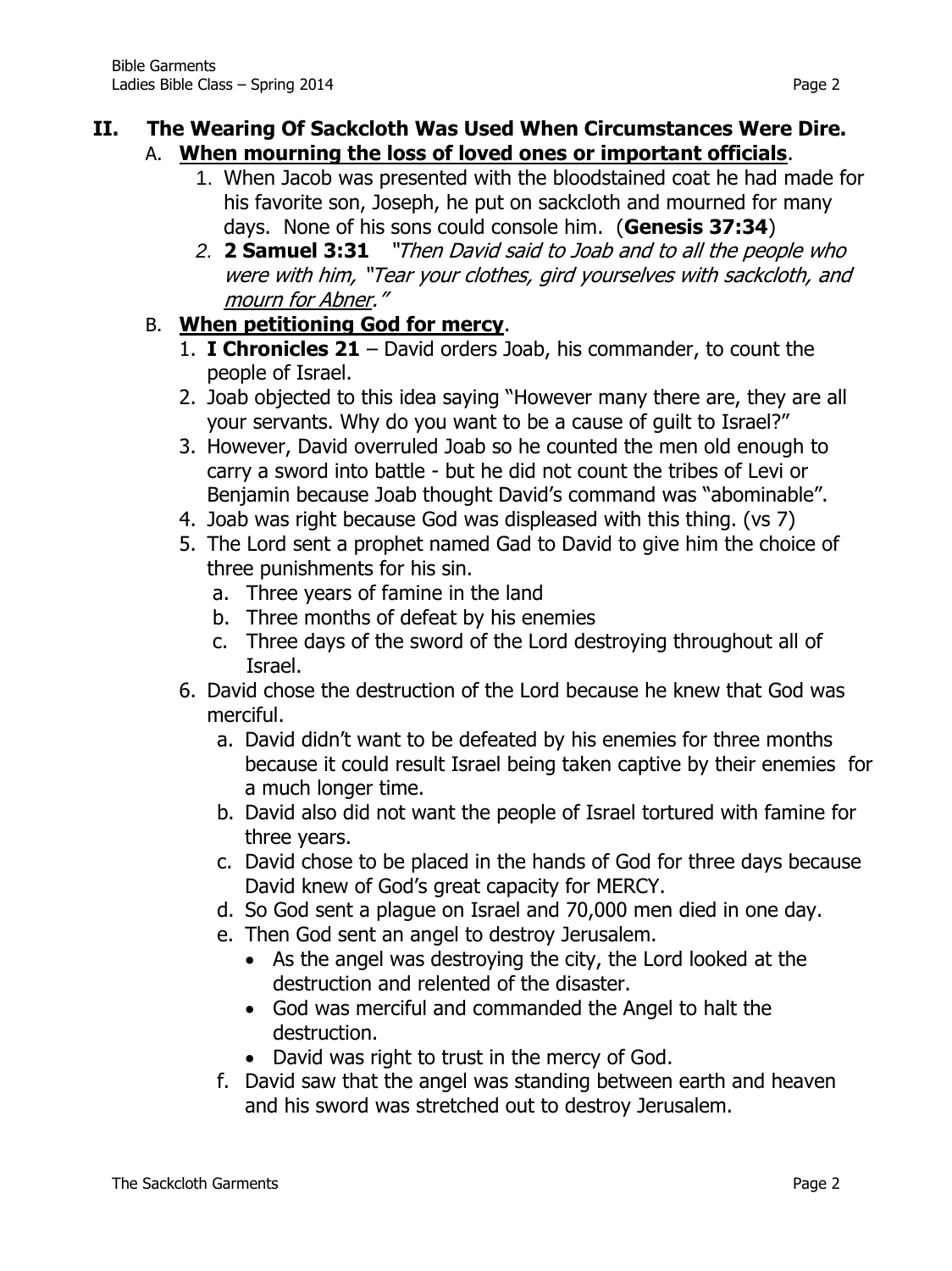- David and the elders of Israel were all clothed in sackcloth and they fell on their faces prostrate before God.
- David admits his sin and begs God for mercy.  $^{17}$  And David said to God, "Was it not I who commanded the people to be numbered? I am the one who has sinned and done evil indeed; but these sheep, what have they done? Let Your hand, I pray, O LORD my God, be against me and my father's house, but not against Your people that they should be plagued."
- g. God commanded the prophet to tell David to erect an altar to the Lord on the threshing floor of Ornan, the Jebusite.
	- So David went to Ornan, who had also seen the angel of God standing above Jerusalem.
	- David asked Ornan to allow him build an altar on his threshing floor and offered to pay the full price the land was worth.
	- Ornan said he wanted to give David the land, the oxen for the burnt offerings and the wood for the burnt offering.
	- David refused Ornan's offer saying, "I will not take what is yours for the Lord, nor offer burnt offerings that cost me nothing."
	- So David gave ornan the full price and build his altar to the Lord where he made burnt offerings and peace offerings and called upon the Lord.
	- God answered David by providing fire from heaven on the altar of burnt offerings.
	- Then the God commanded his angel to return his sword to its sheath and stop the destruction of Jerusalem.

## C. **An Act of Repentance**: Nineveh (The book of **Jonah**)

- 1. Jonah's instructions from God:
	- a. Jonah was a prophet of God. He was instructed to go to the great Gentile city of Nineveh and pronounce God's judgment upon the city for its great wickedness.
	- b. For some unknown reason, Jonah decided to run from the presence of God by taking a ship sailing to Tarshish.
	- c. Obviously, no one can hide from God so God sent a great wind on the sea so violent that the ship was about to be broken up.
	- d. The mariners were very afraid and each man cried out to his false god and threw cargo overboard to lighten the load on the ship.
	- e. Jonah was asleep in the lowest part of the ship. The captain came to wake him telling him to call on his God to save them.
	- f. Then the men on the ship cast lots to see if they could determine who was the cause for the trouble – the lot fell on Jonah.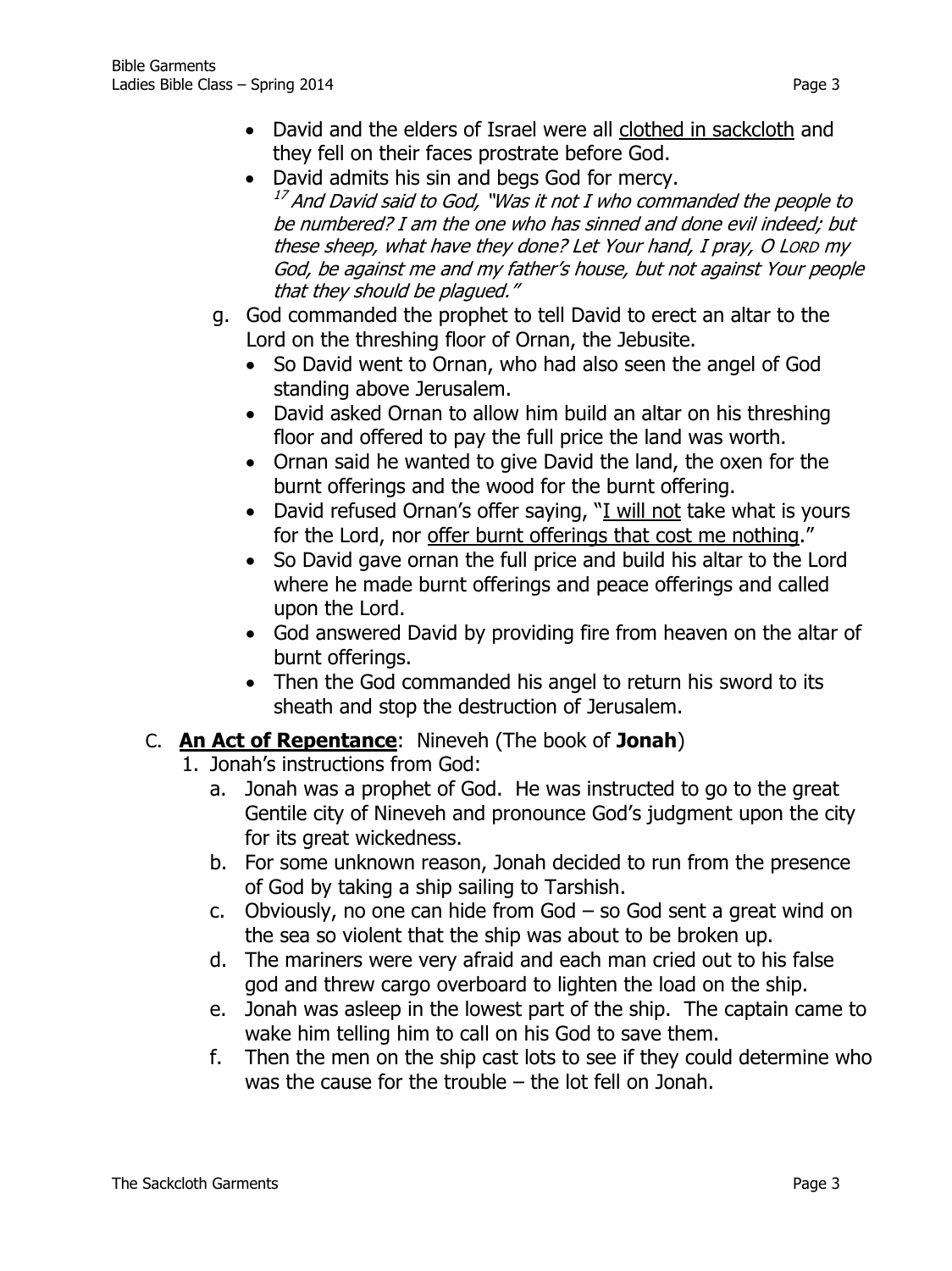- g. They asked Jonah who he was and where was he from. He said, "I am a Hebrew and I fear the Lord, the God of heaven, who made the sea and the dry land." (**1:9**)
- h. Jonah had told the men that he was running from the presence of God so they asked Jonah what they should do to calm the sea.
- i. Jonah told them to throw him into the sea and the sea would become calm. Although they didn't want to, they finally threw Jonah overboard.
- j. God prepared a great fish to swallow Jonah.
- k. He was in the belly of the fish for three days and three nights.
- l. Jonah prayed to God and He spoke to the fish and it spit Jonah onto dry land.
- 2. The word of the Lord came to Jonah a second time (**Jonah 3**)
	- a. Jonah was again instructed to go to Nineveh, which was a very large city that took three days to walk through it all.
	- b. The message Jonah proclaimed was: "Yet forty days, and Nineveh shall be overthrown!" (vs. 4)
	- c. The people of Nineveh believed God and proclaimed a fast and put on sackcloth from the greatest to the least of them.
	- d. The king of Nineveh was also clothed in sackcloth and sat in ashes and he made a proclamation:
		- Let every man and beast be covered with sackcloth and cry mightily to God.
		- Let everyone turn from his evil way and from the violence that is in his hands.
		- Who can tell if God will turn and relent, and turn away from His fierce anger, so that we may not perish?
	- e. God saw their works, that they turned from their evil way and He relented from the disaster that he said would come upon them.
- 3. Jonah did not approve of God's decision to spare the city.
	- a. Jonah said, "This is just what I thought when I fled to Tarshish. (**4:2-3**) – "For I know that You are a gracious and merciful God, slow to anger and abundant in loving kindness, One who relents from doing harm. Therefore now, O Lord, please take my life from me, for it is better for me to die than to live!"
	- b. God asked Jonah, "Is it right for you to be angry?"
	- c. But Jonah went out of the city and made him a shelter and sat under it in the shade where he could watch the city to see what would happen.
		- God prepared a plant to grow up over Jonah to make shade for his head to make him more comfortable.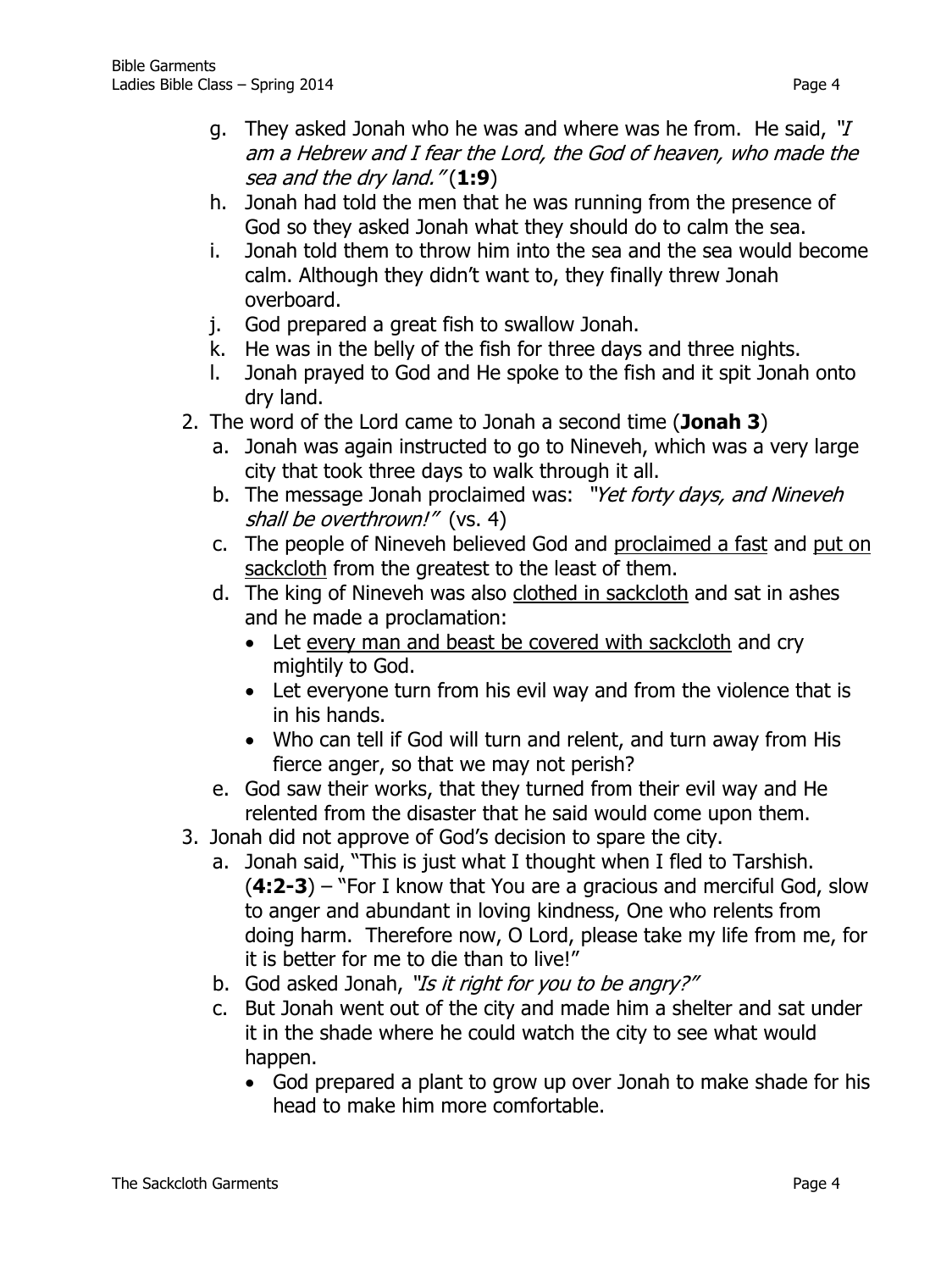- The next morning God prepared a worm to damage the plant so that it withered.
- When the sun arose, God send a strong east wind and the sun beat on Jonah's head so that he grew faint and Jonah wanted to die.
- God asked Jonah why he was angry about the plant since Jonah did not plant it nor make it grow.
- God wanted to know why Jonah had pity on a simple plant that grew and withered overnight, but had no pity on a great city with more than 120,000 people in it along with all of their live stock.

### D. **Seeking Delivernce from an enemy**: King Hezekiah (**II Kings 18-19, Isaiah 36-37**)

- 1. Hezekiah became king of Judah when he was 25 years old and he did what was right in the sight of God, unlike his father Ahaz who sacrificed one of his sons to foreign gods.
- 2. II Kings 18:5  $``^{5}$  <u>He trusted in the LORD God of Israel</u>, so that after him was none like him among all the kings of Judah, nor who were before him. <sup>6</sup> <u>For he held fast to the Lorp</u>; he did not depart from following Him, but kept His commandments, which the LORD had commanded Moses. <sup>7</sup> The Lorp was with him; he prospered wherever he went. And he rebelled against the king of Assyria and did not serve him. "(as Israel did)
- 3. When Hezekiah had been king for four years, the king of Assyria captured Israel (the ten northern tribes) and carried them away to live as slaves in Persia because Israel did not obey God but served the false gods of the heathen nations round them.
- 4. Ten years later the king of Assyria brought his army against all the fortified cities of Judah except Judah.
	- a. King Hezekiah was afraid so he sent a message to the king of Assyria saying he would pay whatever was required to get them to turn away from Judah.
	- b. The king of Assyria required 300 talents of silver and 30 talents of gold.
	- c. Hezekiah gave him the silver that was found in the house of the Lord and in the treasuries of the king's house.
	- d. Then Hezekiah stripped all of the gold from the doors of the Temple of the Lord and the pillars which Hezekiah had overlaid and gave it to the king of Assyria.
- 5. Even after the gifts, the king of Assyria sent his army against Jerusalem.
	- a. One of the king's officials gave a message to King Hezekiah of Judah
		- "Why do you boast about having power for war? It is just words."
		- "Who is it that you trust that gives you the confidence to rebel against me (King of Assyria)?"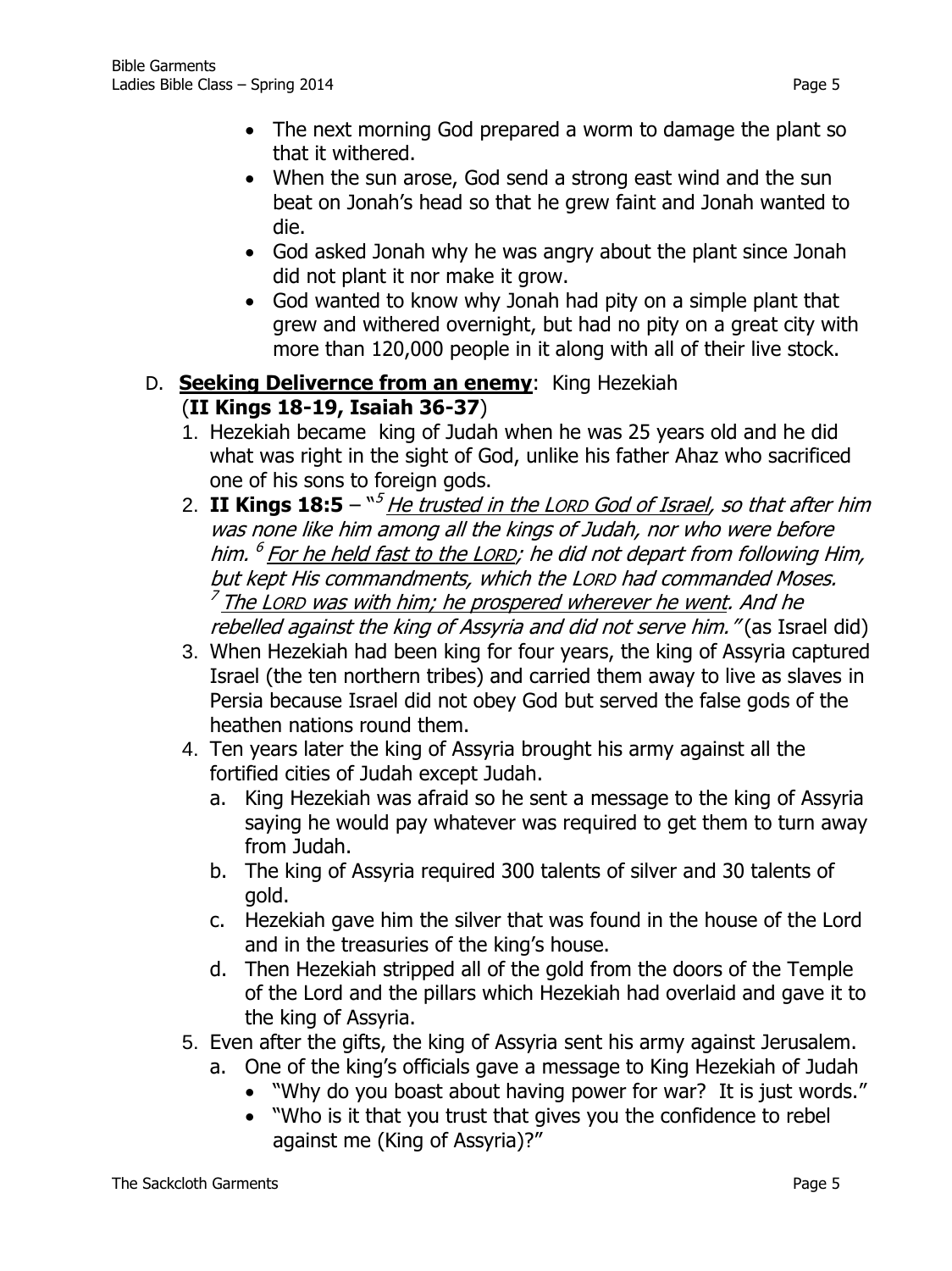- "If you trust Egypt to be your ally, you are trusting in a broken reed."
- "If you say you trust in the Lord our God you wasting your time'
- . "The Lord told me to destroy this land,"
- The King says, "Do not let Hezekiah deceive you by saying 'Trust in the Lord, for He will deliver us."
- "Make peace with us by giving gifts to the king and you can stay in your homes until we return to take you away to a land like your own."
- "Don't believe that the Lord will deliver you. None of the gods of the other nations have been able to deliver them from the king of Assyria."
- b. Hezekiah's three servants listened but did not say anything. They tore their clothes and went to King Hezekiah and told him the message from the king of Assyria.
- 6. When Hezekiah heard it, he tore his clothes, covered himself with sackcloth and went to the house of the Lord.
	- a. He sent his three servants dressed in sackcloth to the prophet Isaiah:
		- They told Isaiah how the King of Assyria had blasphemed saying that God was not able to deliver Judah from his army.
		- Perhaps the Lord has heard the blasphemous words of the Assyrians and He will rebuke them.
		- They asked Isaiah to pray for the remnant in Judah.
	- b. Isaiah said, "Thus says the Lord: "Do not be afraid of the words which you have heard, with which the servants of the king of Assyria have blasphemed Me. Surely I will send a spirit upon him, and he shall hear a rumor and return to his own land; and I will cause him to fall by the sword in his own land." (**II Kings 19:6-7**)
- 7. But the messenger of the King of Assyria again repeated his threats in a letter to King Hezekiah saying: (**II Kings 19:10-13**)
	- a. "Do not let your God in whom you trust deceive you saying 'Jerusalem' shall not be given into the hand of the king of Assyria.'"
	- b. "Look at what I have done to all the nations around you, utterly destroying them – and you think you will be delivered?"
	- c. None of the gods of the other nations could deliver them from being destroyed over many generations. Where are their kings now?"
- 8. King Hezekiah took the letter to the house of the Lord and spread it before the Lord as he prayed:
	- a. "O Lord God of Israel, the One who dwells between the cherubin, You are God, You alone." (vs. 15)
	- b. "You have made heaven and earth." (vs. 15)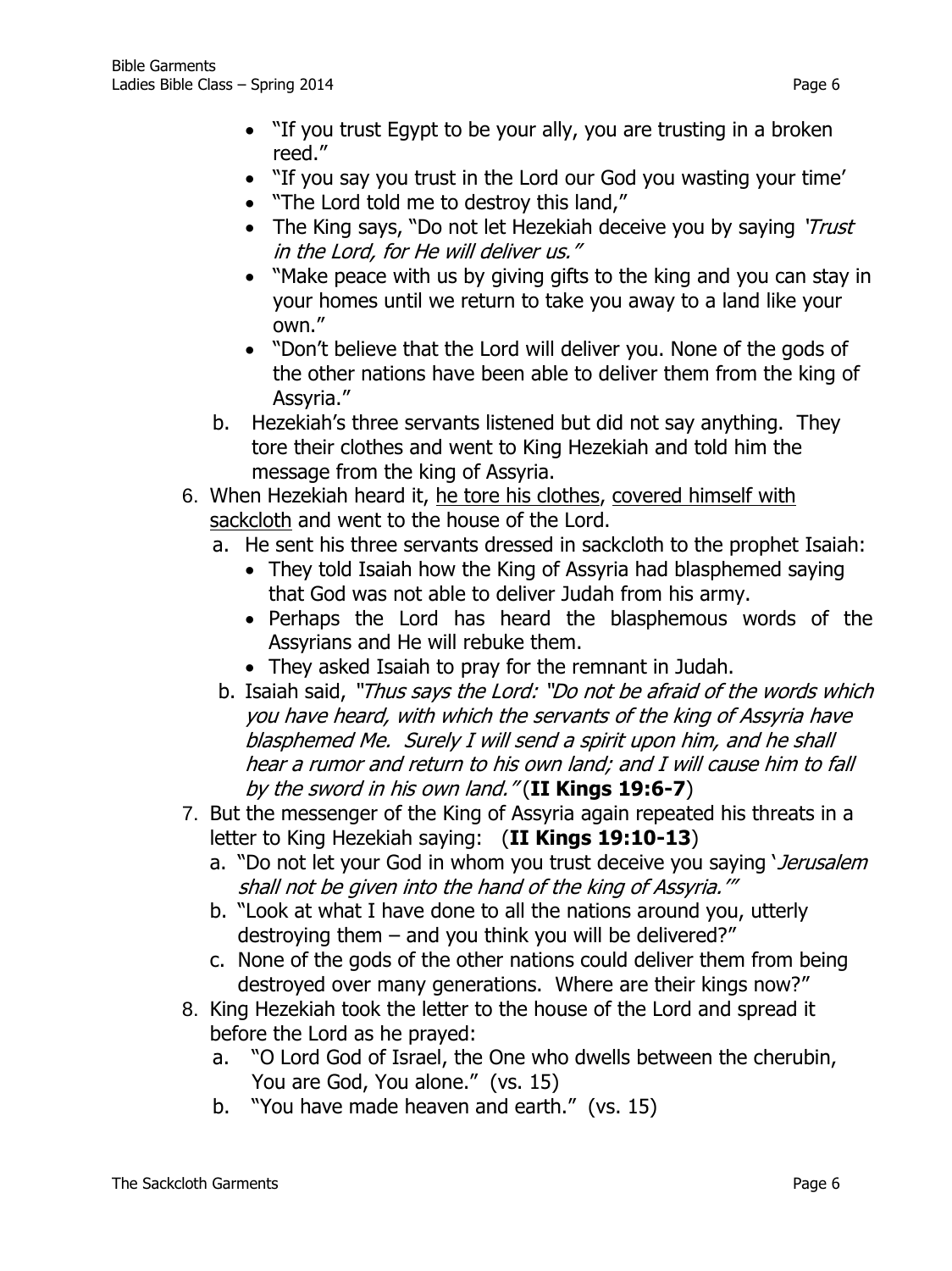- c. "Incline Your ear, O Lord, and hear; open Your eyes, O Lord, and see; and hear the words of King Sennacherib, which he has sent to reproach the living God."
- d. "The King of Assyria has laid waste the nations around us and cast their gods into the fire; for they were not gods, but the work of men's hands – wood and stone. Therefore, they destroyed them." (vs. 18)
- e. "O Lord our God, I pray, save us from his hand, that all the kingdoms of the earth may know that you are the Lord God, You alone." (vs. 19)
- f. Isaiah, the prophet, sent word to King Hezekiah saying:
	- "Because you have prayed to Me against Sennacherib, king of Assyria, I have heard."
	- "He has reproached Me when he boasts that by the multitude of his chariots he has destroyed many nations."
	- "I know his dwelling place and his rage against Me has come to My ears."
	- "Therefore, I will turn him back by the same way he came."
	- "He shall not come into this city (Jerusalem), nor shoot an arrow there, nor build a siege mound against it, for I will defend this city to save it for My own sake and for My servant David's sake.
- 9. (Vs. 35) Finally the Lord sent out an angel and he killed the soldiers in the camp of the Assyrians – 185,000.
	- a. When the people arose early in the morning, there were the dead all around.
	- b. The king of Assyria left and returned to his home in Nineveh.
	- c. While he was worshipping his false god, two of his sons struck him down with a sword, then they escaped to another land.
	- d. Just as the prophet Isaiah had pronounced, the king of Assyria was killed by a sword in his own land.

### **III. We Have Learned That Wearing Sackcloth Was A Way Of Expressing Humility When Approaching God For Help In Desperate Circumstances.**

- A. The wearing of sackcloth is primarily an Old Testament practice.
	- 1. Sackcloth is mentioned 46 times in the Bible, with only four in the New Testament.
	- 2. None of the New Testament references to sackcloth were actually someone wearing the sackcloth.
	- 3. In Mattew 11:21 and Luke 10:13 Jesus is chastising the cities of Bethsaida and Corrizan because they refused to believe his teaching, so he said: "For if the mighty works which were done in you had been done in Tyre and Sidon, they would have repented long ago in sackcloth and ashes."
	- 4. The other two New Testament references are in Revelation 6:12 and Revelation 11/3 which were prophetic messages.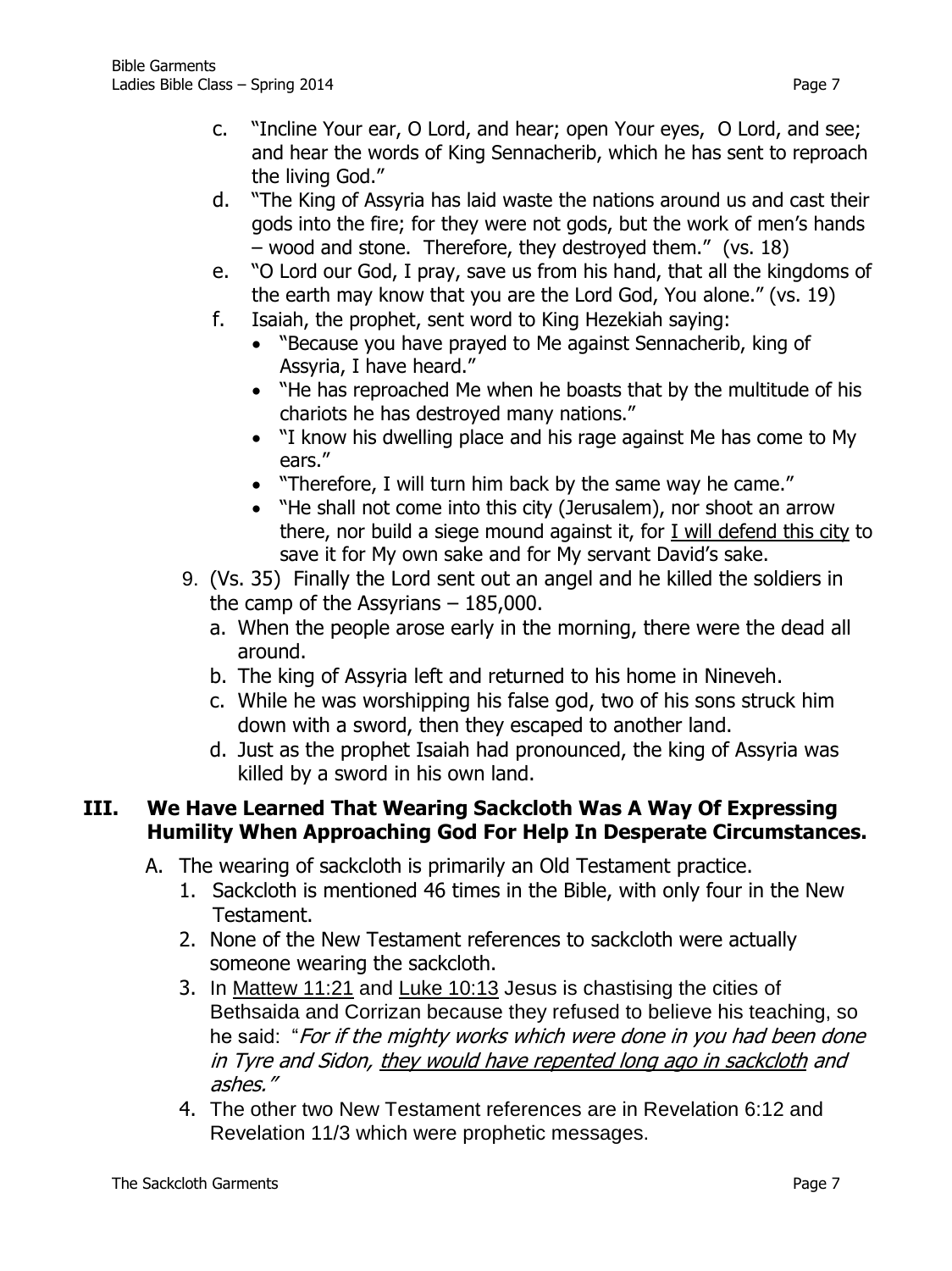- B. God required mankind to humble themselves before God well before the Law of Moses was written.
	- 1. **Exodus 10:3**  "So Moses and Aaron came in to Pharaoh and said to him, "Thus says the Lord God of the Hebrews: 'How long will you refuse to humble yourself before Me?" Even the enemies of God were required to show humility before the creator of all things.
	- 2. **Numbers 12:3** Moses was declared the most humble man on the face of the earth. Obviously, this is why he was chosen to for the enormously important job of freeing the Israelites from slavery.
	- 3. When Solomon completed the Temple, God spoke to him saying that the time would come when God would have to withhold the rain and send pestilence among the people because they would not follow the commands of the Lord. But God reminded Solomon that God was always willing to relent from His punishment **IF** the people humbled themselves and turned from their evil ways.

**[2 Chronicles 7:14](http://www.biblegateway.com/passage/?search=2%20Chronicles+7:14&version=NKJV)** – "...if My people who are called by My name will humble themselves, and pray and seek My face, and turn from their wicked ways, then I will hear from heaven, and will forgive their sin and heal their land."

- C. Many examples show us that even those who were considered extremely evil received a second chance when they responded to God in humility.
	- 1. No one in the Old Testament has a worse reputation for being evil than King Ahab and his evil bride Jezebel.
		- a. **I Kings 21** Ahab wanted a vineyard that belonged to Naboth, but Naboth refused because it would cheat his heirs out of the land of their inheritance.
		- b. King Ahab was so selfish that when Naboth refused, Ahab went to bed and pouted and refused to eat. (vs. 4)
		- c. When Jezebel saw this, she told him to get up because she would give him Naboth's vineyard. Then she enacted a plan to have Naboth killed.
		- d. When she reported to Ahab that Naboth was dead, he immediately went to the vineyard to take possession of the land.
		- e. Vs. 24 "The dogs shall eat whoever belongs to Ahab and dies in the city, and the birds of the air shall eat whoever dies in the field."
		- f. Vs. 25-26 "There was no one like Ahab who sold himself to do wickedness in the sight of the Lord, because Jezebel his wife stirred him up. And he behaved very abominably in following idols, according to all that the Amorites had done, whom the Lord had cat out before the children of Israel."
		- g. When Ahab heard those words, he tore his clothes and put on sackcloth and fasted and went about mourning.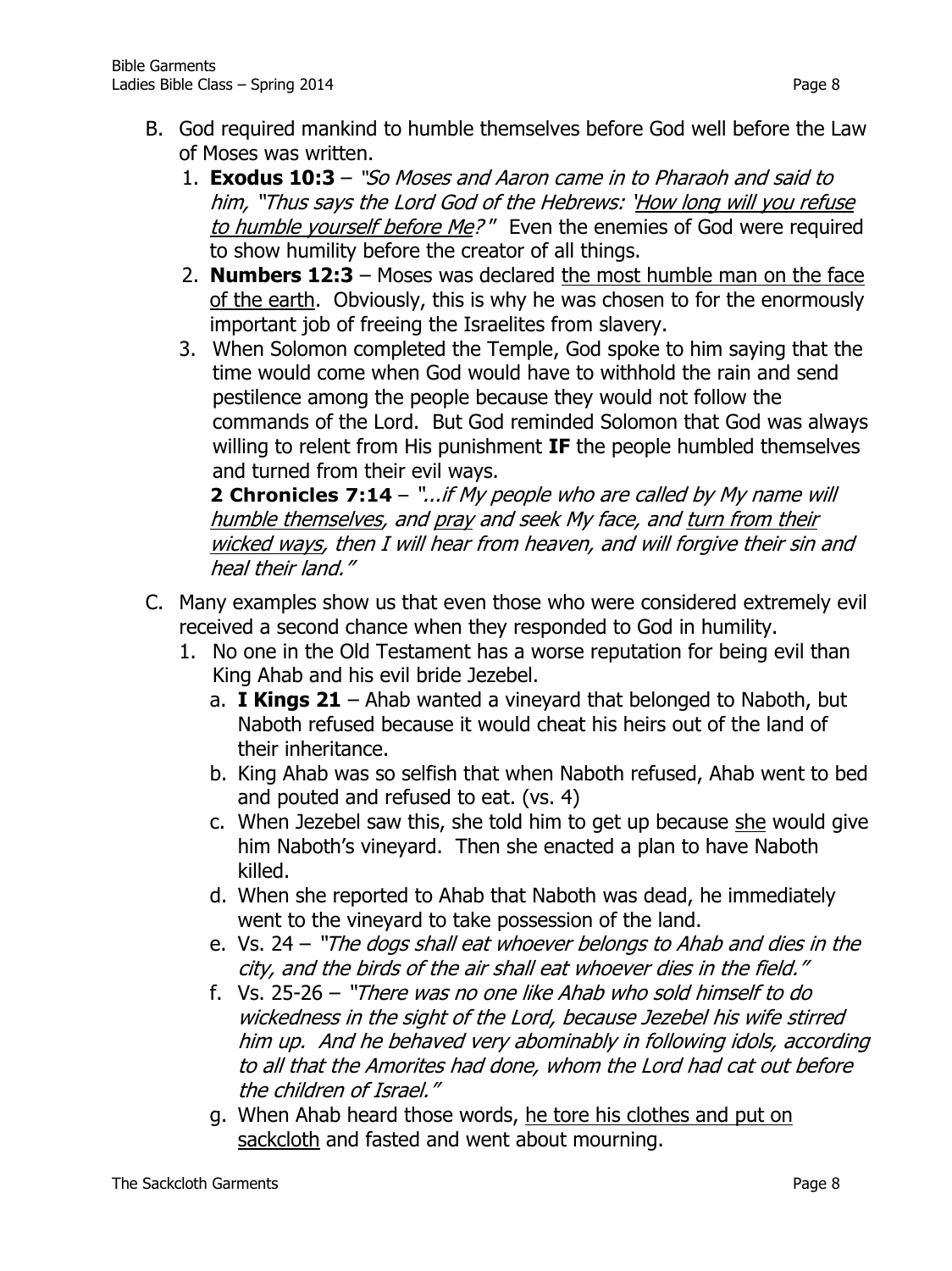- h. Then the Lord spoke to Isaiah again and said:  $Vs$  29 "*See how Ahab* has humbled himself before Me? Because he has humbled himself before Me, I will not bring the calamity in his days. In the days of his son I will bring the calamity on his house."
- 2. Who would ever have thought that God would have mercy on one as evil as Ahab?
- 3. We can bring that lesson forward to today when we speak to people who are either lost in their sin or are unfaithful Christians.
	- a. Sometimes people are hesitant to become a Christian because they think their lives have been so bad that God would not forgive them. If God would show mercy to Ahab, then anyone who humbles himself before God in repentance will also receive that same mercy.
	- b. There are often those who were faithful Christians, but somehow they slipped away from the church. When we approach them about coming back, they say, "When I get my life together, then I will come back."
		- Do they not understand that only by humbling yourself before God in repentance will they get their lives "together".
		- Do they not understand that their whole problem is a failure to humbly submit themselves to God by keeping his commandments.
- D. Learning to be submissive to God is the key to Christianity.
	- 1. Jesus spoke about the importance of being humble:
		- 1. **Matthew 18:4** "Therefore whoever **humbles** himself as this little child is the greatest in the kingdom of heaven."
		- 2. **[Luke 14:11](http://www.biblegateway.com/passage/?search=Luke+14:11&version=NKJV)**—"For whoever exalts himself will be humbled, and he who humbles himself will be exalted."
	- 2. Jesus was the perfect example of humility:
		- 1. **Philippians 2:5-9**  $-\sqrt[3]{}$  Let this mind be in you which was also in Christ Jesus, <sup>6</sup> who, being in the form of God, did not consider it robbery to be equal with God, <sup>7</sup> but <u>made Himself of no reputation</u>, taking the form of a bondservant, and coming in the likeness of men. <sup>8</sup> And being found in appearance as a man, <u>He humbled Himself and</u> became obedient to the point of death, even the death of the cross.  $^9$  Therefore God also has highly exalted Him and given Him the name which is above every name,"
		- 2. **I Peter 5:6**  tells us that we can expect to be exalted also if we have the same mind in us as Jesus had: "Therefore humble yourselves under the mighty hand of God, that He may exalt you in due time,"
		- 3. Humility is just one of the virtues Christians must endeavor to attain, but it is a very important one: **Colossians 3:12-13** – "<sup>12</sup> Therefore, as the elect of God, holy and

beloved, put on tender mercies, kindness, **humility**, meekness,